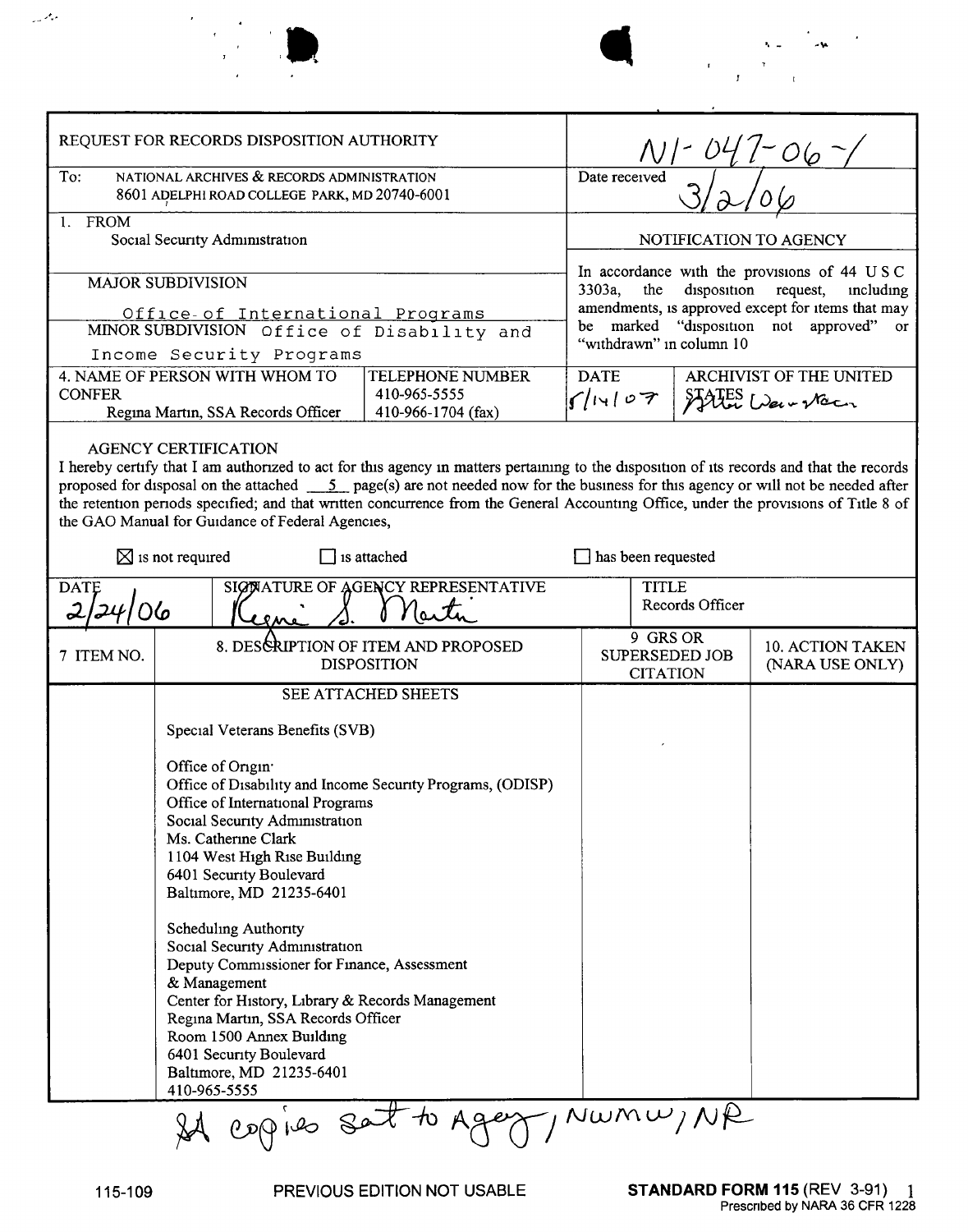## **Social Security Administration Title VIII SVB Claims Development System (SVB) and the Management Information System (Website/Intranet)**

## **SSA Title VIII Claims Development System**

..

This system, which uses the medium of the Social Security Claims File (N1-047-05-1) to collect and store SVB records, contains all information necessary and vital to processing an SVB claim and mcludes identifying information such as the applicant's name, Social Secunty Number (SSN) and date of birth (DOB); telephone number (if any); foreign and domestic addresses; the applicant's sex; and other mformation provided by the applicant, relative to his or her entitlement for SVB.

In cases where an applicant's claim for SVB benefits is demed, this system ofrecords will mclude the demal reason and date and any information relative to the appellate process There will also be a number of data elements in the proposed system pertinent to the beneficiary's continued eligibility These include payment, foreign residence information and other elements that will help regional and local offices maintain the tracking and management information required to administer the SVB program efficiently.

If the beneficiary has a representative payee, the system of records will maintam data about the representative payee such as the payee's SSN, employer identification number, if applicable; mailmg address/residence; DOB; and place of birth

Further, SSA will maintain this SVB information about the claimant in the proposed new system of records and the altered system of records m electromc form, m the computer data systems, and m paper form.

#### **Management Information System (Website/Intranet)**

All information in this system of records is maintained under the claimant/beneficiary's name and SSN. The system of records is designed to permit electronic entry and retrieval of claims development and tracking and management mformation about Title VIII SVB claims. This electromc record contains data applicable to the Special Veterans' eligibility for Title VIII SVB and facilitates efforts to control and track this workload from the initial inquiry and application to further development.

The system of records also maintains information about the implementation of Title VIII to permit allocation of resources, budget projections and workload management. The information contained in this system of records is centralized on a website allowing access by the regional and field offices to nationally consolidated data

#### **Proposed Disposition:**

Subject to specific exceptions determmed by SSA whereby records would be retamed for a longer penod of time, SSA will adhere to the following disposition schedule: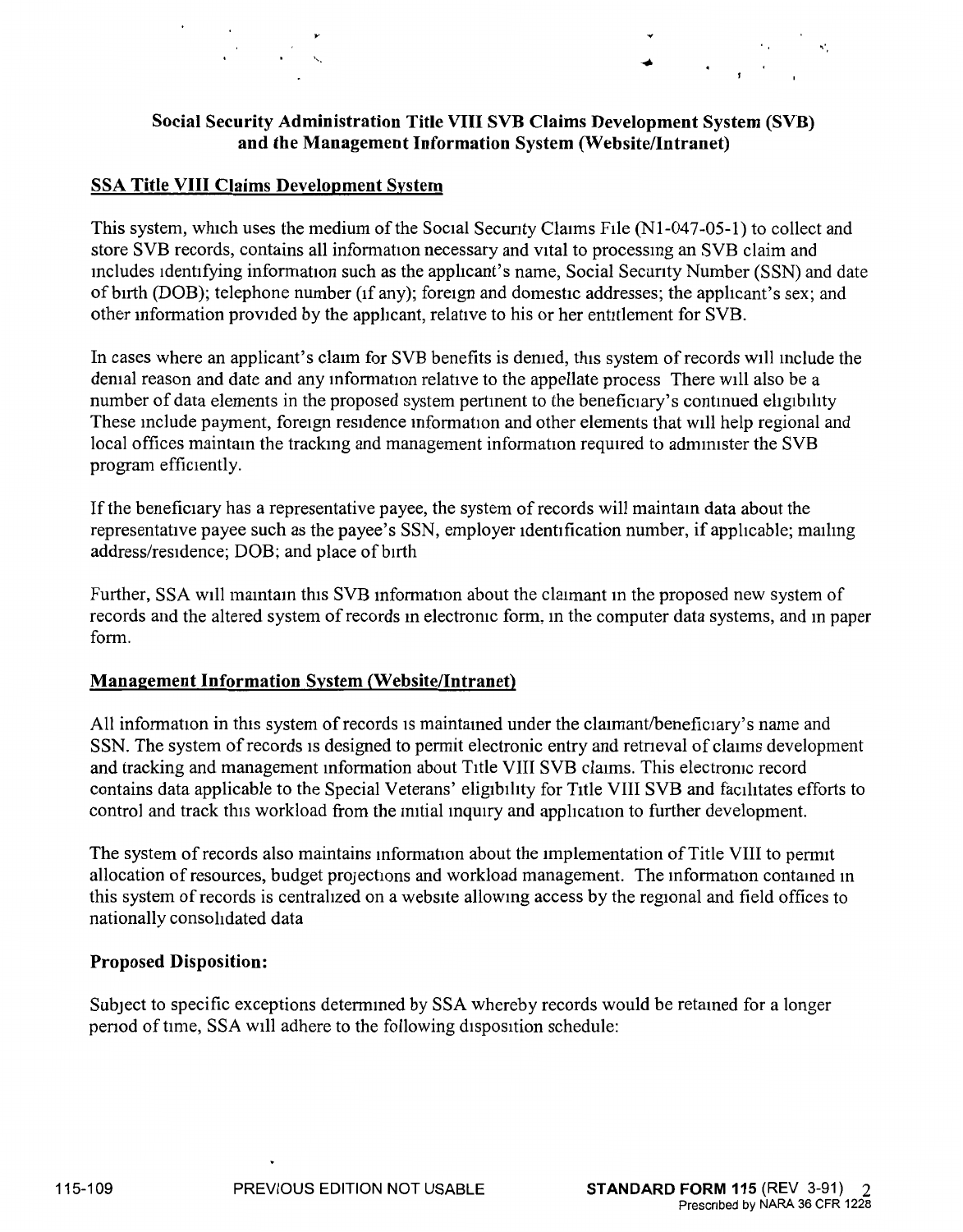## **Disposition Instructions**

1. Inputs

Disposition. TEMPORARY. Delete/destroy after record keeping copy has been placed in the claim file and venfied.

- 2 Claim File
	- A. Denied Claims:
		- 1) Hard copies:

Disposition: TEMPORARY Destroy 2 years after the adjudication date.

2) Data compiled from SSA 2000 Forms and entered as data files on SSA's Special Veterans Benefits Intranet site:

Disposition: TEMPORARY. Destroy 10 years after the date of demal, or when no longer needed for referencing or update, whichever 1s later.

3) For machine-readable records, word processing, e-mail, and other office automation systems:

Disposition: TEMPORARY. Delete when file copy is generated and verified, or when administrative need no longer exists for reference-or updating, whichever is later.

GRS 20, Item 3

 $\mathbf{v}^{\star}$ 

- B. Awarded claims:
	- 1) Hard copies for claims includmg those currently in pay status:

Disposition: TEMPORARY. Destroy 6 years after the adjudication date of the most recently awarded claim, provided the claim does not contam post entitlement matenal less than 6 years old

2) The SSA Supplemental Secunty Record formatted as a Special Veterans Benefit Record:

Disposition: TEMPORARY. Destroy 6 years after the adjudication date of the most recently awarded claim, provided the claim does not contam post entitlement matenal less than 6 years old.

3) Data compiled from SSA 2000 Forms and entered as data files on SSA's Special Veterans Benefits Intranet site.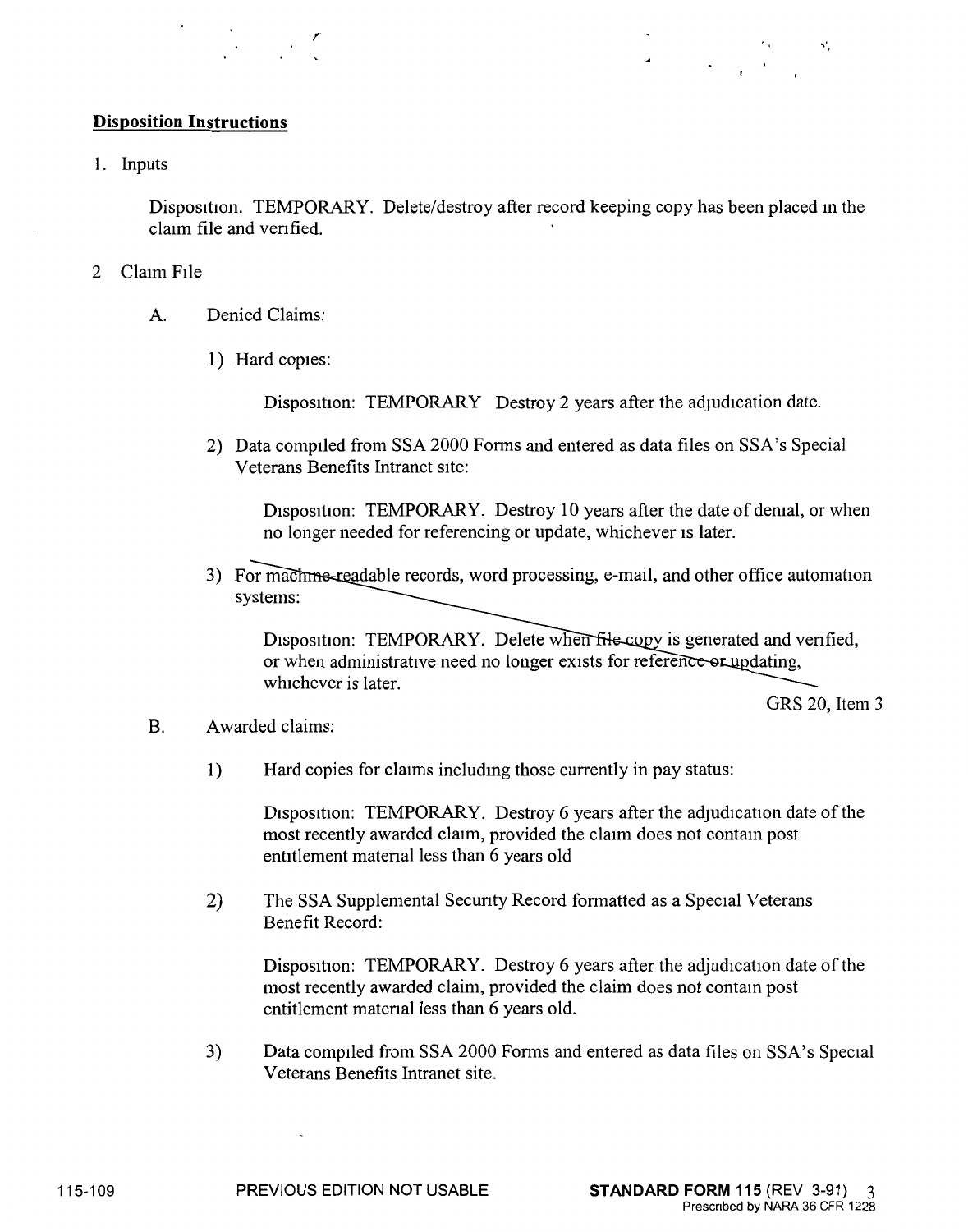Disposition. TEMPORARY. Destroy 10 years after the date of payment termination, or when no longer needed for referencing or update, whichever is later.

4) For post-entitlement records:

Disposition: TEMPORARY. Destroy 6 years after the action 1s processed to completion.

5) Claims in Suspense:

Disposition. TEMPORARY. Delete/destroy the claim file record 6 years after the date the suspension 1s lifted 1f no other item apphes to this schedule.

6) Formachine-readable records, word processing, e-mail, and other office automation systems:

Disposition: TEMPORARY. Delete when file copy is generated and verified, or when administrative need no longer exists for reference or updating, whichever 1s later

# GRS 20, Item 3

A. Management information reports for purposes of the proper administration of Title VIII of the Social Secunty Act.

Disposition: TEMPORARY. Management information reports are deleted when no longer needed for reference or updating management mformation.

4. Documentation:

3. Outputs

Those documents that provide a narrative description of the physical and technical characteristics of the records, including a record layout that describes each field including its name, size, starting or relative position; and a description of the form of the data (such as alphabetic, zoned decimal, packed desimal, or numeric); or a data dictionary or the equivalent information associated with a database management system, including a description of the relationship between data elements in data bases; and any other technical information needed to read or process the records

Disposition: TEMPORARY Cutoff when the system is superseded and/or-replaced. Delete/destroy 2 years after cutoff date or when no longer needed for reference, whichever is later.

GRS 20, Item 11a

Prescribed by NARA 36 CFR 1228

5. Exceptions:

Any claims or post entitlement folder or documentation where fraud or abuse is under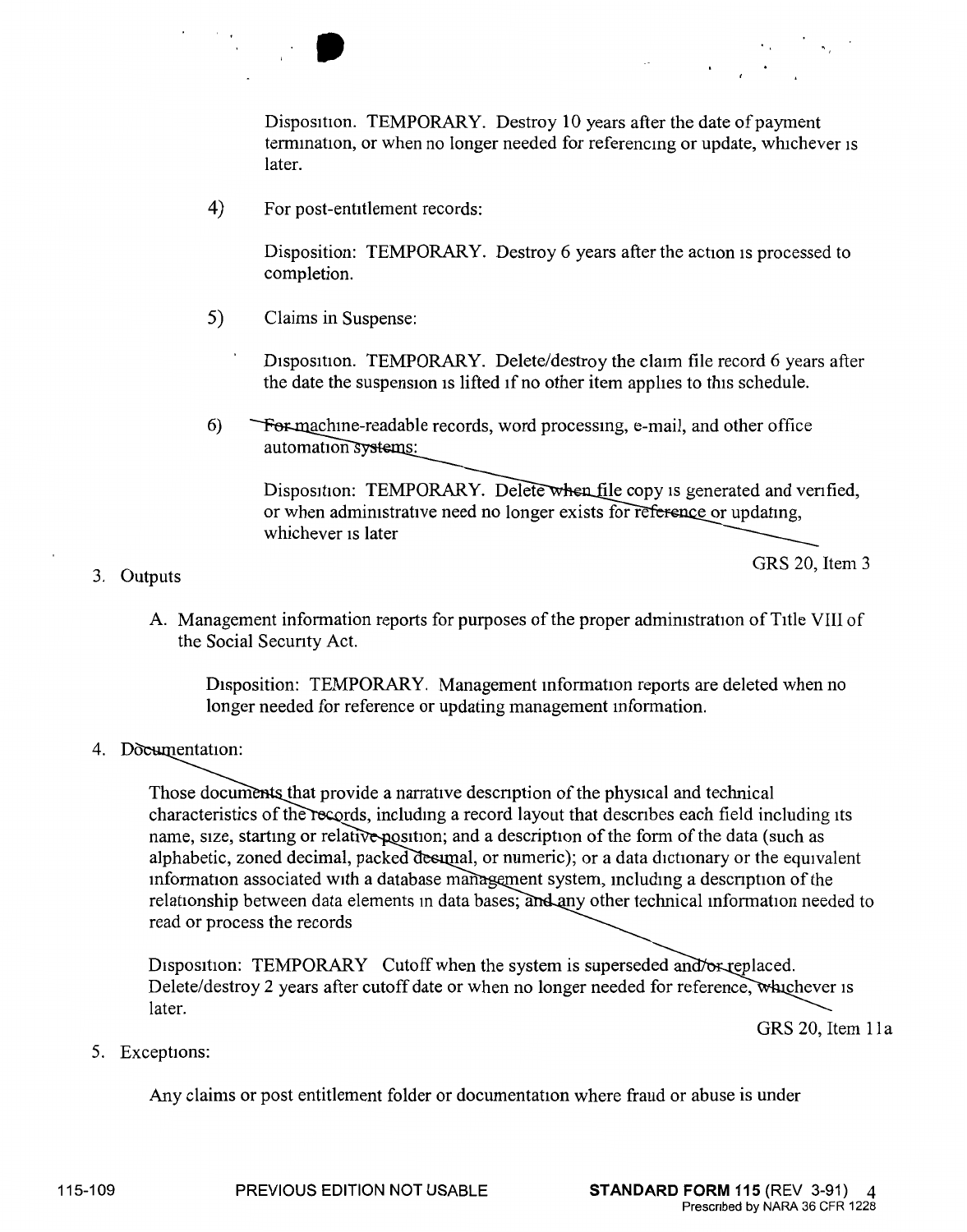investigation or legal action is underway, and/or anyone on the record is or potentially could be affected by a court case (including class actions), will be retained until the conclusion of the investigation or legal action. This is true for both awarded and demed claims.

- 1. When there is an underpayment outstanding, the claim will not be destroyed until 2 years after that individual's termination event.
- 2 When there is an overpayment outstandmg, the claim will not be destroyed until 10 years after all collection actions have terminated.
- 3. For entitled beneficiaries: In those lmuted situations where SSA's electromc file contams insufficient information for maintenance of the record (e.g., paper special determination matenal), the hardcopies will not be destroyed until 2 years after the final detemunation date.
- 4 Transaction mformation and payment histones for awarded claims, mcludmg those currently m pay status, are mamtamed until no longer needed for reference or update purposes on SSA's electronic databases (Supplemental Secunty Record fonnatted as a Special Veterans Benefit Record).

'·